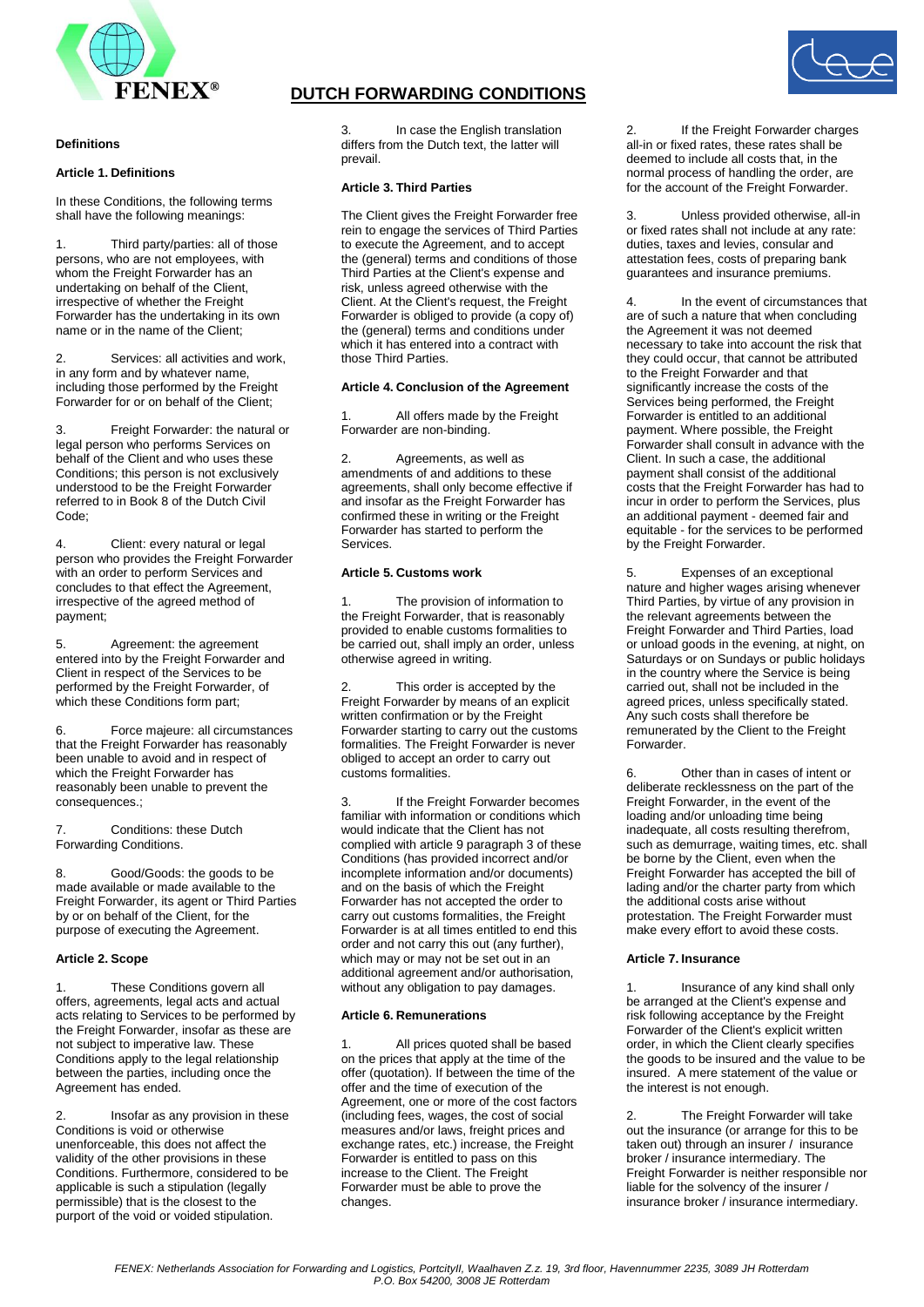

When the Freight Forwarder uses equipment, such as derricks, cranes, forklift trucks and other machines to perform the Services that do not form part of its usual equipment, the Freight Forwarder shall be entitled to take out insurance at the Client's expense to cover the Freight Forwarder's risks arising from the use of such equipment. Where possible, the Freight Forwarder shall consult in advance with the Client about the use of such equipment. If no timely prior consultation is possible, the Freight Forwarder will take the measures that seem to it to be in the best interests of the Client and shall inform the Client of that.

### **Article 8. Delivery date, method of delivery and route**

The mere statement by the Client of a time for delivery shall not legally bind the Freight Forwarder. Arrival times are not strict deadlines and are not guaranteed by the Freight Forwarder, unless agreed otherwise in writing.

2. If the Client has not given any specific instructions about this with its order, the method of delivery and route shall be at the Freight Forwarder's discretion and the Freight Forwarder may at all times accept the documents customarily used by the firms it contracts for the purpose of carrying out its orders.

### **Article 9. Commencement of the Services**

The Client is obliged to deliver the Goods to the Freight Forwarder or a Third Party in suitable packaging to the agreed location, at the agreed time and in the manner agreed.

2. In respect of the Goods, as well as in respect of the handling thereof, the Client is obliged to supply the Freight Forwarder in good time with any details and documents that it knows or ought to know, are of importance to the Freight Forwarder. If the Goods and/or activities are subject to governmental provisions, including customs and excise regulations and tax rules, the Client must provide all information and documents, in good time, that are required by the Freight Forwarder in order to comply with those provisions.

The Client guarantees that the information and documents that it provides are correct and complete and that all instructions and Goods that are made available comply with current legislation. The Freight Forwarder shall not be obliged but shall be entitled to investigate whether the information provided is correct and complete.

## **Article 10. Goods Handling**

1. All operations such as inspecting, sampling, taring, tallying, weighing, measuring, etc. and receiving goods subject to appraisal by a court-appointed expert, shall take place only on the Client's specific instructions and upon remuneration of the costs thereof.

# **DUTCH FORWARDING CONDITIONS**

2. Notwithstanding the provisions in paragraph 1, the Freight Forwarder shall be entitled, but not obliged, on its own authority and at the Client's expense and risk, to take all such actions as it deems necessary in the Client's interest. Where possible, the Freight Forwarder shall consult in advance with the Client. If this is not possible, the Freight Forwarder shall take the measures that seem to it to be in the best interests of the Client and shall inform the Client of the measures taken and the associated costs, as soon as this is reasonably possible.

3. The Freight Forwarder is not an expert with respect to the Goods. The Freight Forwarder shall therefore in no way be liable for any damage that arises from or that is related to any notification by the Freight Forwarder with regard to the state, nature or quality of the Goods; nor shall the Freight Forwarder be under any obligation to ensure that the shipped Goods correspond with the samples.

## **Article 11. Liability**

All Services shall be at the Client's expense and risk.

2. Without prejudice to the provisions in Article 17, the Freight Forwarder shall not be liable for any damage whatsoever, unless the Client can prove that the damage has been caused by fault of negligence on the part of the Freight Forwarder or the latter's employees.

3. The Freight Forwarder's liability shall in all cases be limited to 10,000 SDR per occurrence or series of occurrences with one and the same cause of damage. Taking into account the aforementioned limit, in the event of damage, loss of value or loss of the Goods in the Agreement, the liability shall be limited to 4 SDR per kilogram of damaged or devalued Goods or lost gross weight.

The loss to be indemnified by the Freight Forwarder shall never exceed the invoice value of the Goods, to be proved by the Client, in default whereof the market value, to be proved by the Client, at the time when the damage occurred, shall apply.

5. The Freight Forwarder shall never be liable for lost profit, consequential loss and immaterial damage, however that occurred.

6. If during the execution of the Agreement damage occurs for which the Freight Forwarder is not liable, taking into account the provisions in Article 19 of these Conditions, the Freight Forwarder shall make efforts to recover the Client's damage from the party that is liable for the damage. The Freight Forwarder shall be entitled to charge to the Client the costs incidental thereto. If so requested, the Freight Forwarder shall waive in the Client's favour its claims against Third Parties whose services it engaged for the purpose of executing the Agreement.

The Client shall be liable vis-a-vis the Freight Forwarder for any damage including but not limited to material and immaterial damage, consequential damage, fines, interest, as well as penalties and confiscation, including damage on account of non-clearance or tardy clearance of customs documents and claims due to product liability and/or intellectual property rights – suffered directly or indirectly by the Freight Forwarder as a result of (amongst other things) the non-compliance by the Client of any obligation pursuant to the Agreement or pursuant to applicable national and/or international legislation, as a result of any incident that is within the control of the Client, as well as a result of the fault or negligence in general of the Client and/or its employees and/or Third Parties whose services the Client engages and/or Third Parties that work on behalf of the Client.

8. The Client shall indemnify the Freight Forwarder at all times against thirdparty claims, including employees of both the Freight Forwarder and the Client, connected with or ensuing from the damage referred to in the previous paragraph.

9. Even where all-in or fixed rates, as the case may be, have been agreed, the Freight Forwarder that is not a carrier but always a party that arranges transportation in accordance with title 2, section 3 of Book 8 of the Dutch Civil Code, shall be liable, whereby the liability is governed by these Conditions.

10. If a claim is made against the Freight Forwarder by the Client outside of the Agreement in respect of the damage that occurs during the execution of the Services, then the Freight Forwarder's liability shall be limited to the liability under the Agreement.

11. If to defend its liability for conduct of a Third Party or employee the Freight Forwarder derives a defence from the Agreement vis-a-vis the Client, then if it is held liable by the Client under this defence, a Third Party or employee can invoke this defence as if the Third Party or employee were also party to the Agreement.

12. In the event a Freight Forwarder is held liable outside of the Agreement with regard to damage to or loss of a Good or delay in delivery by someone who is not party to the Agreement or a transport agreement entered into by or on behalf of the Freight Forwarder, then the Freight Forwarder has no further liability than it would have under the Agreement.

### **Article 12. Force majeure**

1. In the event of Force Majeure, the Agreement shall remain in force; the Freight Forwarder's obligations shall, however, be suspended for the duration of the Force Majeure.

2. All additional costs caused by Force Majeure, such as transport and

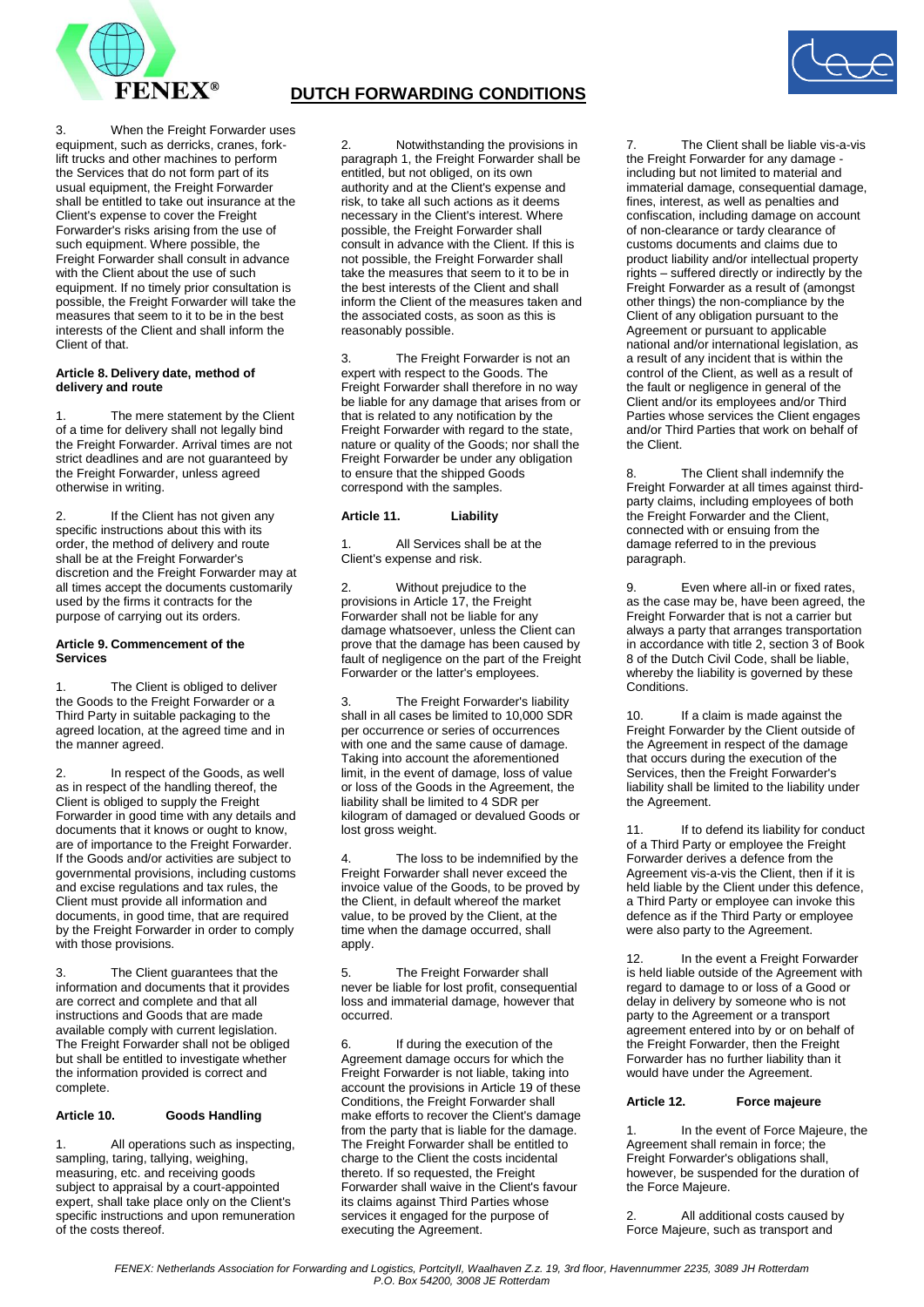

# **DUTCH FORWARDING CONDITIONS**



storage charges, warehouse or yard rental, demurrage and standing fees, insurance, removal, etc., shall be borne by the Client and shall be paid to the Freight Forwarder at the latter's first request.

## **Article 13. Refusal of carriers**

If the carriers refuse to sign for quantity, weight, etc., the Freight Forwarder shall not be liable for the consequences thereof.

#### **Article 14. The Agreement to organise transportation of goods**

These Conditions shall not affect articles 8:61 paragraph 1, 8:62 paragraphs 1 and 2 and 8:63 paragraphs 1,2 and 3 of the Dutch Civil Code.

### **Article 15. Payment conditions**

The Client shall pay to the Freight Forwarder the agreed remunerations and other costs, freights, duties, etc. ensuing from the Agreement upon commencement of the Services, unless agreed otherwise.

2. The risk of exchange rate fluctuations shall be borne by the Client.

3. The amounts referred to in paragraph 1 shall also be due if damage has occurred during the execution of the Agreement.

4. If, in contravention of paragraph 1 of this article, the Freight Forwarder allows deferred payment, the Freight Forwarder shall be entitled to make a credit limit charge.

In the event of termination or dissolution of the Agreement, all claims of the Freight Forwarder - including future claims - shall be due and payable forthwith and in full. All claims shall be due and payable forthwith and in full in any case, if: the bankruptcy of the Client is announced, the Client applies for suspension of payment or otherwise loses the unrestricted disposition over a significant part of its assets;

the Client offers a settlement to his creditors, is in default of fulfilling any financial obligation owed to the Freight Forwarder, ceases to trade or - where the Client is a legal entity or corporate body - if the legal entity or the corporate body is dissolved.

Upon first demand by the Freight Forwarder, the Client must provide security for the amount owed or that shall be owed by the Client to the Freight Forwarder. This obligation remains if the Client also has to provide or has provided security in relation to the amount owed.

7. The Freight Forwarder shall not be obliged, from its own means, to provide security for the payment of freight, duties, levies, taxes and/or other costs should the same be demanded. All the consequences of non-compliance or of failure to comply forthwith with a demand from the Freight Forwarder to provide security shall be borne by the Client.

If the Freight Forwarder has provided security from of its own means, it may demand that the Client immediately pays the amount for which security has been provided.

Where possible, the Freight Forwarder shall consult in advance with the Client. If no timely prior consultation is possible, the Freight Forwarder will take the measures that seem to it to be in the best interests of the Client and shall inform the Client of that.

8. The Client shall at all times be obliged to indemnify the Freight Forwarder for any amounts to be levied or additionally demanded by any authority in connection with the Agreement, as well as any related fines imposed upon the Freight Forwarder.

The Client shall also reimburse the said amounts to the Freight Forwarder if a Third Party brought in by the Freight Forwarder demands payment for the said amounts within the framework of the Agreement.

9. The Client shall at all times indemnify the Freight Forwarder for any amounts, as well as for all additional costs that may be claimed or additionally claimed from the Freight Forwarder in connection with the order, as a result of incorrectly levied freight and costs.

10. It shall not be permissible for claims receivable to be set off against payment of remunerations arising from the Agreement on any other account in respect of the Services owed by the Client or of other costs chargeable against the Goods with claims of the Client or suspension of the aforementioned claims by the Client.

#### **Article 16. Allocation of payments and judicial and extrajudicial costs**

1. Cash payments shall be deemed in the first place to have been made on account of non-preferential debts.

2. The Freight Forwarder shall be entitled to charge to the Client extrajudicial and judicial costs for collection of the claim. The extrajudicial collection costs are owed as from the time at which the Client is in default and these amount to 10% of the claim, with a minimum of  $\epsilon$  100.00.

### **Article 17. Sureties**

The Freight Forwarder has the right to refuse the delivery of Goods, documents and monies, that the Freight Forwarder has or will obtain, for whatever reason and with whatever destination, in respect of another party.

2. The Freight Forwarder has a right of retention in respect of all Goods, documents and monies that the Freight Forwarder holds or will hold for whatever reason and with whatever destination, for all claims the Freight Forwarder has or might have in future on the Client and/or the owner of the Goods, including in

respect of all claims which do not relate to those Goods.

The Freight Forwarder has a right of lien in respect of all Goods, documents and monies that the Freight Forwarder holds or will hold for whatever reason and with whatever destination, for all claims the Freight Forwarder has or might have in future on the Client and/or the owner of the Goods.

4. The Freight Forwarder shall regard anyone who, on behalf of the Client, entrusts Goods to the Freight Forwarder for performing Services, as the Client's agent for creating a lien on those Goods.

If when settling the invoice a dispute arises over the amount due or if there is need for a calculation to be made for the determination of what is due that cannot be made quickly, then at the discretion of the Freight Forwarder, the Client or the party that demands delivery at the request of the Freight Forwarder is obliged to pay forthwith the part which the parties agree is due and to furnish security for the part in dispute or for the part for which the amount has not yet been established.

6. The Freight Forwarder can also exercise the rights outlined in this article (right of lien, right of retention and right to refuse delivery) for what is still owed to it by the Client in relation to previous orders and for any amounts payable by way of delivery C.O.D. in respect of the Goods.

7. The sale of any security shall take place at the account of the Client in the manner prescribed by law or - if there is consensus thereon - privately.

8. At the Freight Forwarder's first request, the Client shall furnish security for costs paid or to be paid by the Freight Forwarder to Third Parties or government authorities and other costs that the Freight Forwarder incurs or anticipates incurring, on behalf of the Client, including freight, port costs, duties, taxes, levies and premiums.

9. In the absence of documents, the Freight Forwarder is not obliged to give indemnities or furnish securities. If the Freight Forwarder has given indemnification or furnished security, the Client is obliged to indemnify the Freight Forwarder from all consequences thereof.

### **Article 18. Termination of the Agreement**

1. The Freight Forwarder can terminate the Agreement with immediate effect in the event the Client:

discontinues its profession or business largely or in full;

loses the power to dispose of its assets or a substantial part thereof;

loses its legal personality, is dissolved or effectively liquidated;

is declared bankrupt

offers an agreement excluded from the bankruptcy proceedings;